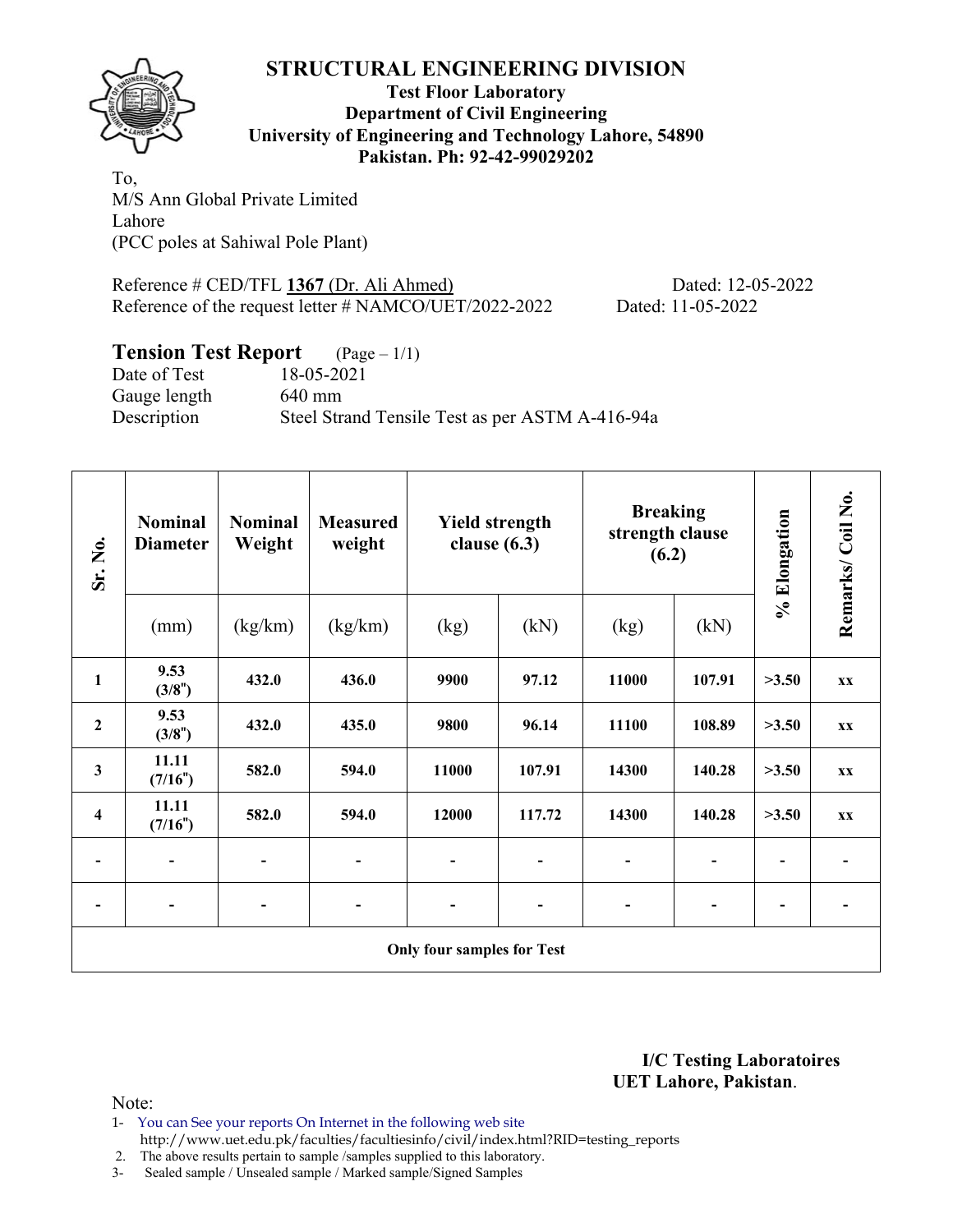

# **Test Floor Laboratory Department of Civil Engineering University of Engineering and Technology Lahore, 54890 Pakistan. Ph: 92-42-99029202**

To, Resident Engineer NESPAK Construction of Circular Bypass Road Bannu

Reference # CED/TFL **1369** (Dr. Ali Ahmed) Dated: 12-05-2022 Reference of the request letter # 4040/021/SK/02/0375 Dated: 12-05-2022

# **Tension Test Report** (Page -1/4)

Date of Test 18-05-2022 Gauge length 640 mm Description Steel Strand Tensile Test as per ASTM A-416-94a

| Sr. No.          | <b>Nominal</b><br><b>Diameter</b> | <b>Nominal</b><br>Weight | <b>Measured</b><br>weight | <b>Yield strength</b><br>clause $(6.3)$ |        | clause $(6.2)$ | <b>Breaking</b><br>strength | Modulus of<br>Elasticity<br>Young's<br>$\mathbf{f}$ . | % Elongation | Remarks / Coil No. |
|------------------|-----------------------------------|--------------------------|---------------------------|-----------------------------------------|--------|----------------|-----------------------------|-------------------------------------------------------|--------------|--------------------|
|                  | (mm)                              | (kg/km)                  | (kg/km)                   | (kg)                                    | (kN)   | (kg)           | (kN)                        | GPa                                                   |              |                    |
| $\mathbf{1}$     | 12.70<br>(1/2")                   | 775.0                    | 779.0                     | 17100                                   | 167.75 | 19200          | 188.35                      | 199                                                   | >3.50        | XX                 |
| $\boldsymbol{2}$ | 12.70<br>(1/2")                   | 775.0                    | 777.0                     | 17100                                   | 167.75 | 19200          | 188.35                      | 198                                                   | >3.50        | XX                 |
| $\mathbf{3}$     | 12.70<br>(1/2")                   | 775.0                    | 778.0                     | 17200                                   | 168.73 | 19200          | 188.35                      | 199                                                   | >3.50        | XX                 |
| $\overline{a}$   | $\overline{\phantom{a}}$          |                          |                           | $\qquad \qquad \blacksquare$            |        |                |                             | $\blacksquare$                                        |              |                    |
|                  |                                   |                          |                           |                                         |        |                |                             |                                                       |              |                    |
|                  |                                   |                          |                           |                                         |        |                |                             |                                                       |              |                    |
|                  |                                   |                          |                           | Only three samples for Test             |        |                |                             |                                                       |              |                    |

Note:

1. Modulus of Elasticity is based on nominal steel area of the steel strand vide clause 13.3 of ASTM – A416a

2. Load versus percentage strain graphs are attached

**I/C Testing Laboratoires UET Lahore, Pakistan**.

Note:

1- You can See your reports On Internet in the following web site http://www.uet.edu.pk/faculties/facultiesinfo/civil/index.html?RID=testing\_reports

2. The above results pertain to sample /samples supplied to this laboratory.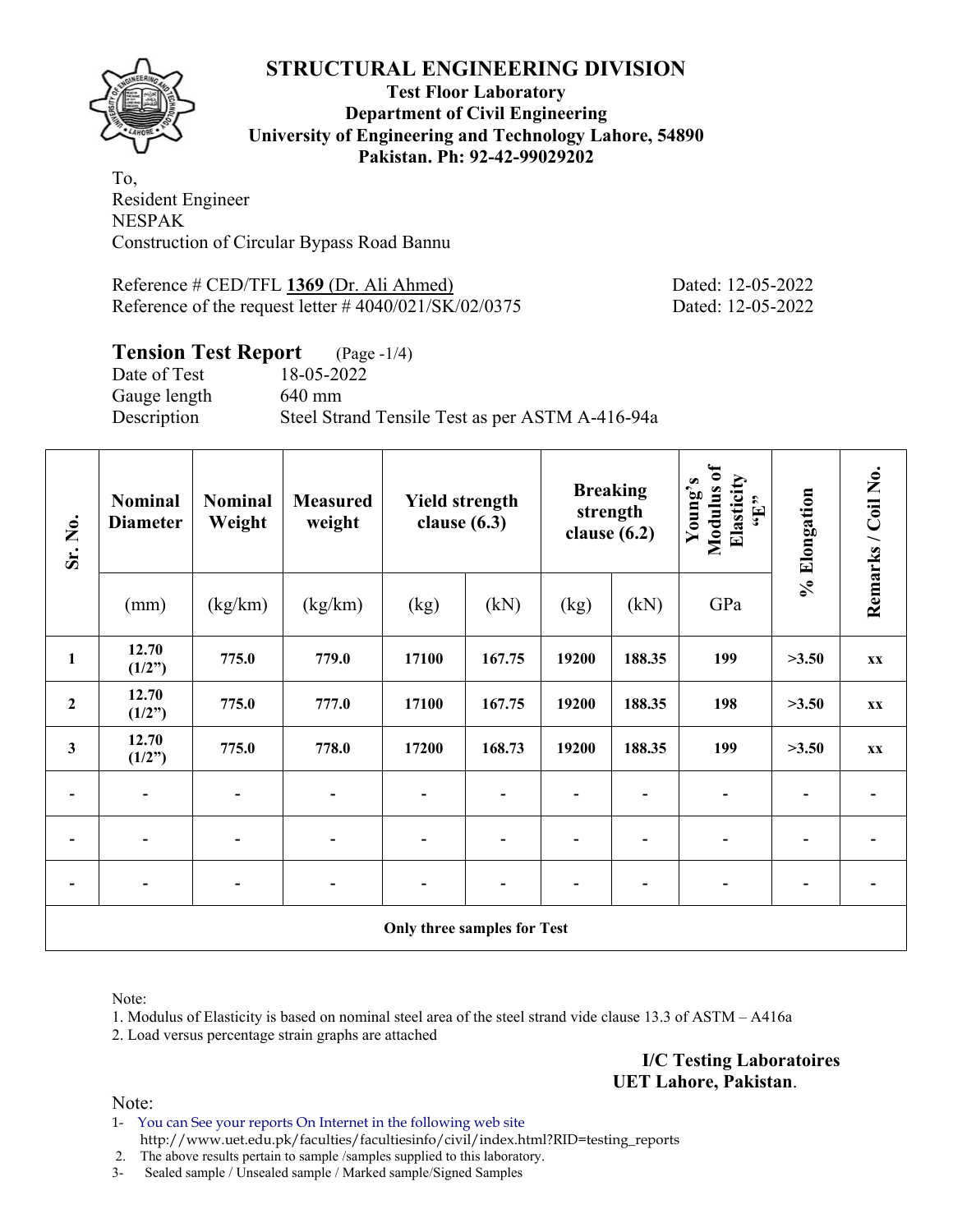**Test Floor Laboratory Department of Civil Engineering University of Engineering and Technology Lahore, 54890 Pakistan. Ph: 92-42-99029202** 

To, Resident Engineer NESPAK Construction of Circular Bypass Road Bannu

Reference # CED/TFL **1369** (Dr. Ali Ahmed) Dated: 12-05-2022 Reference of the request letter # 4040/021/SK/02/0375 Dated: 12-05-2022

**Graph** (Page – 2/4)



**I/C Testing Laboratoires UET Lahore, Pakistan**.

- 1- You can See your reports On Internet in the following web site http://www.uet.edu.pk/faculties/facultiesinfo/civil/index.html?RID=testing\_reports
- 2. The above results pertain to sample /samples supplied to this laboratory.
- 3- Sealed sample / Unsealed sample / Marked sample/Signed Samples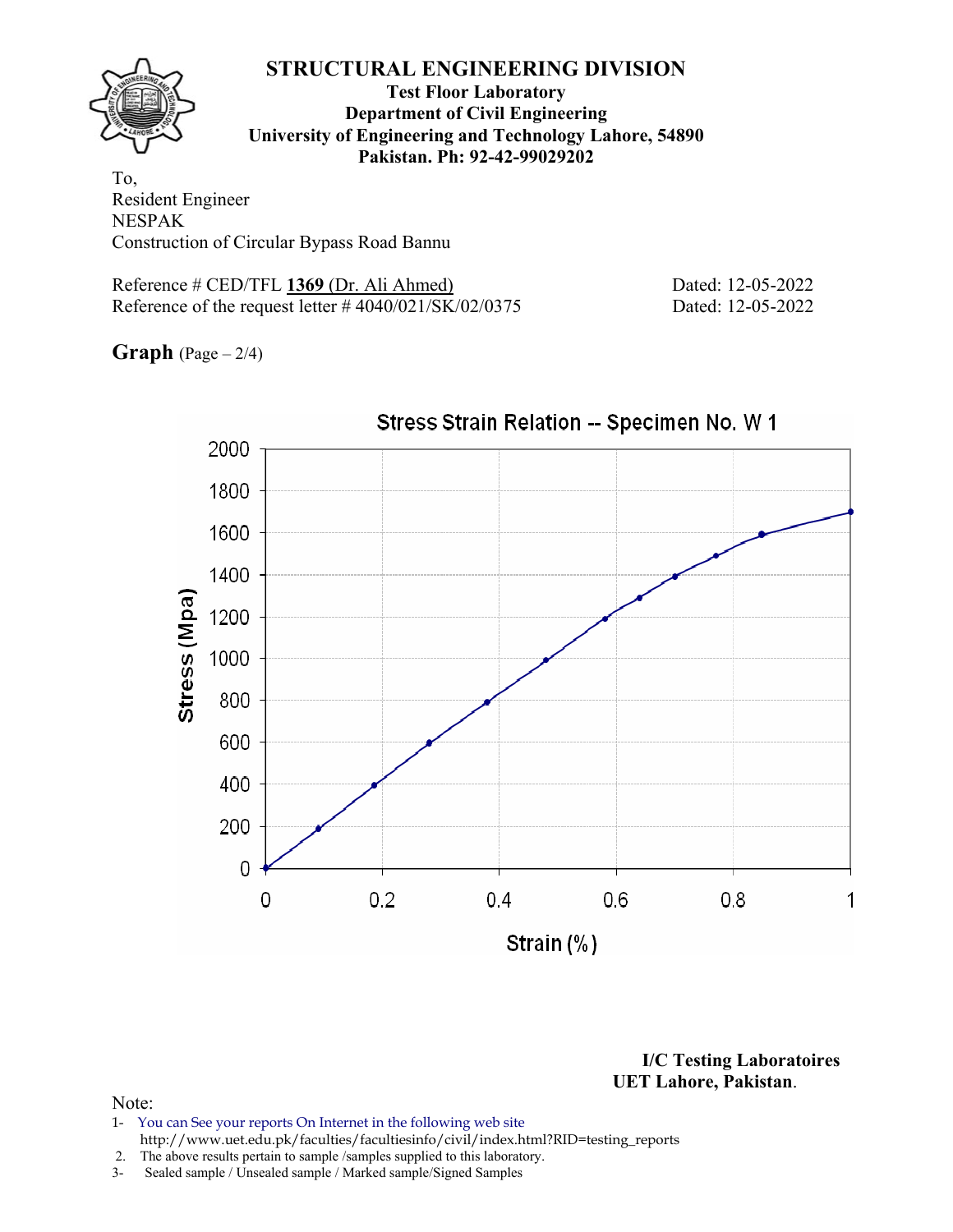**Test Floor Laboratory Department of Civil Engineering University of Engineering and Technology Lahore, 54890 Pakistan. Ph: 92-42-99029202** 

To, Resident Engineer NESPAK Construction of Circular Bypass Road Bannu

Reference # CED/TFL **1369** (Dr. Ali Ahmed) Dated: 12-05-2022 Reference of the request letter # 4040/021/SK/02/0375 Dated: 12-05-2022

**Graph** (Page – 3/4)



Stress Strain Relation -- Specimen No. W 2

**I/C Testing Laboratoires UET Lahore, Pakistan**.

### Note:

1- You can See your reports On Internet in the following web site http://www.uet.edu.pk/faculties/facultiesinfo/civil/index.html?RID=testing\_reports

2. The above results pertain to sample /samples supplied to this laboratory.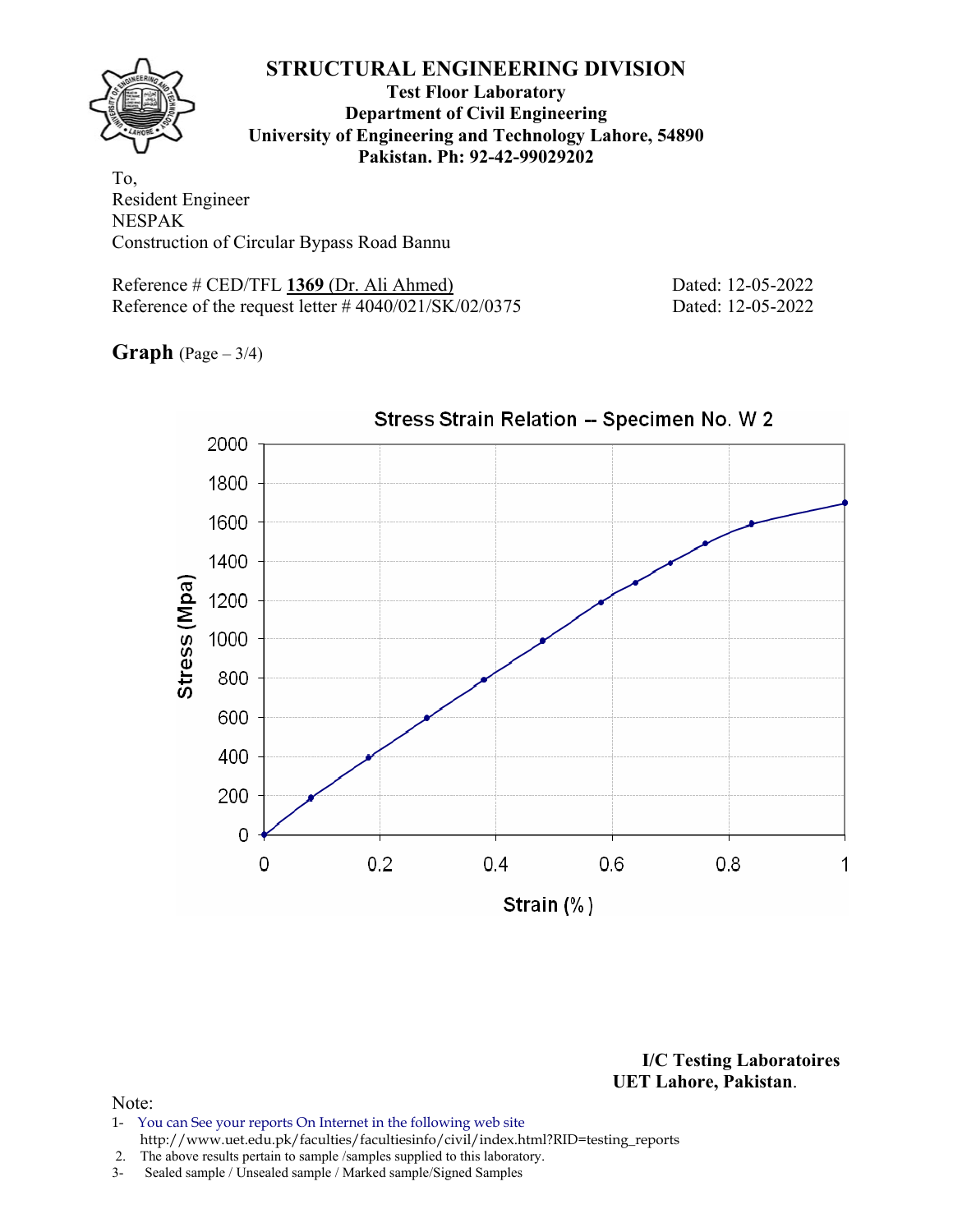**Test Floor Laboratory Department of Civil Engineering University of Engineering and Technology Lahore, 54890 Pakistan. Ph: 92-42-99029202** 

To, Resident Engineer NESPAK Construction of Circular Bypass Road Bannu

Reference # CED/TFL **1369** (Dr. Ali Ahmed) Dated: 12-05-2022 Reference of the request letter # 4040/021/SK/02/0375 Dated: 12-05-2022

**Graph** (Page – 4/4)



Stress Strain Relation -- Specimen No. W 3

**I/C Testing Laboratoires UET Lahore, Pakistan**.

- 1- You can See your reports On Internet in the following web site http://www.uet.edu.pk/faculties/facultiesinfo/civil/index.html?RID=testing\_reports
- 2. The above results pertain to sample /samples supplied to this laboratory.
- 3- Sealed sample / Unsealed sample / Marked sample/Signed Samples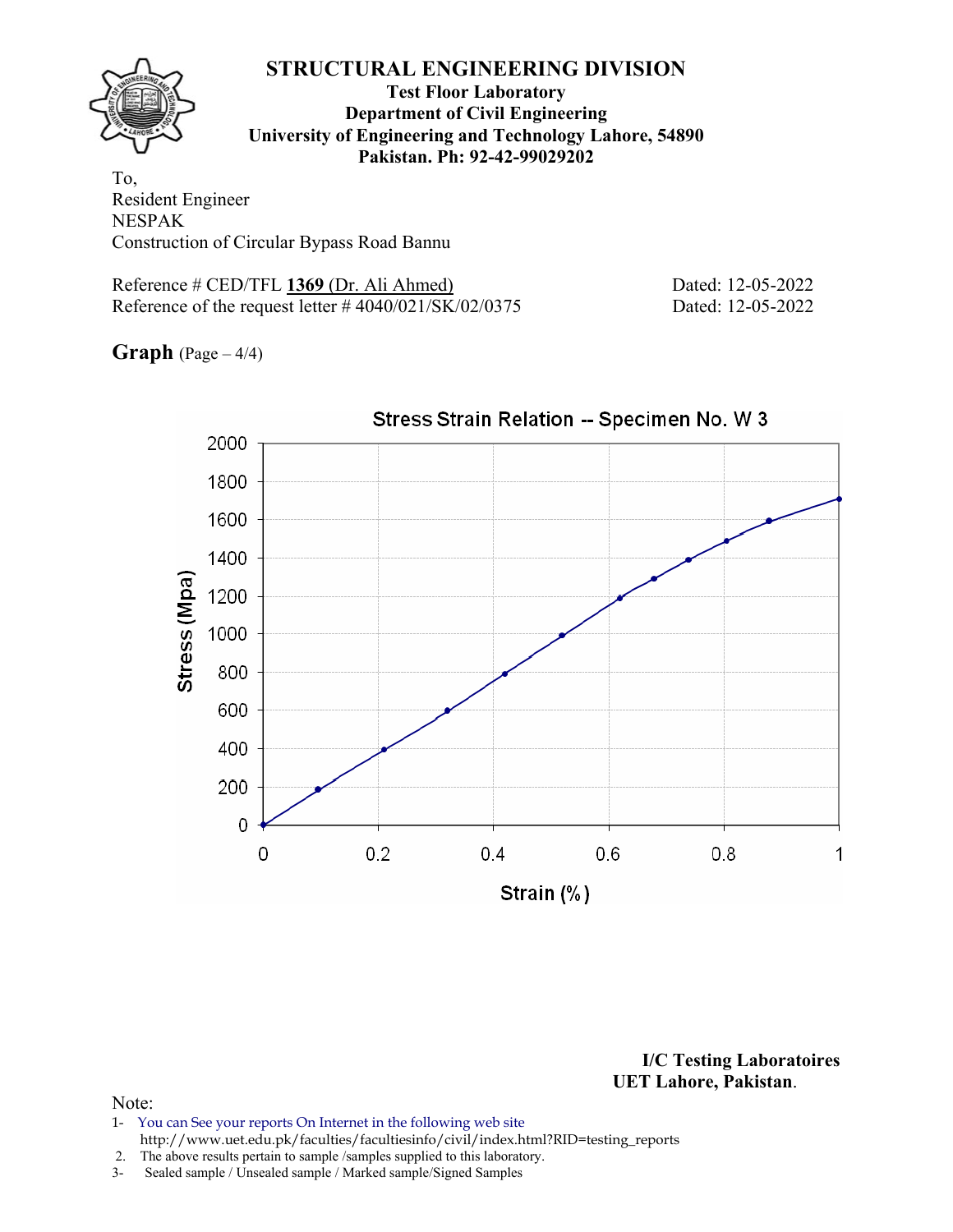

# **Test Floor Laboratory Department of Civil Engineering University of Engineering and Technology Lahore, 54890 Pakistan. Ph: 92-42-99029202**

To, Sr. Manager Projects Izhar Group of Companies Commercial Building for Mix-Use Development DB-32, Plot # 29/B, Sec.C. Phase-III, DHA Lahore Reference # CED/TFL **1378** (Dr. Ali Ahmed) Dated: 13-05-2022 Reference of the request letter # ICPL/DB-32-PILES/2022/0513 Dated: 13-05-2022

# **Tension Test Report** (Page – 1/1)

| Date of Test | 18-05-2021                                      |
|--------------|-------------------------------------------------|
| Gauge length | 640 mm                                          |
| Description  | Steel Strand Tensile Test as per ASTM A-416-94a |
|              |                                                 |

| Sr. No.                  | <b>Nominal</b><br><b>Diameter</b> | <b>Nominal</b><br><b>Measured</b><br>Weight<br>weight |                          | <b>Yield strength</b><br>clause $(6.3)$ |        | <b>Breaking</b><br>strength clause<br>(6.2) |                | % Elongation             | Remarks/Coil No.         |
|--------------------------|-----------------------------------|-------------------------------------------------------|--------------------------|-----------------------------------------|--------|---------------------------------------------|----------------|--------------------------|--------------------------|
|                          | (mm)                              | (kg/km)                                               | (kg/km)                  | (kg)                                    | (kN)   | (kg)                                        | (kN)           |                          |                          |
| $\mathbf{1}$             | 12.70<br>(1/2")                   | 432.0                                                 | 782.0                    | 17400                                   | 170.69 | 19500                                       | 191.30         | >3.50                    | <b>XX</b>                |
| $\mathbf{2}$             | 12.70<br>(1/2")                   | 582.0                                                 | 784.0                    | 17400                                   | 170.69 | 19500                                       | 191.30         | >3.50                    | $\mathbf{X} \mathbf{X}$  |
|                          |                                   |                                                       | $\overline{\phantom{a}}$ | $\qquad \qquad \blacksquare$            | -      |                                             | $\overline{a}$ | $\blacksquare$           | $\overline{\phantom{a}}$ |
|                          |                                   |                                                       | $\overline{\phantom{a}}$ |                                         |        |                                             |                |                          |                          |
|                          |                                   |                                                       |                          |                                         |        |                                             |                |                          |                          |
| $\overline{\phantom{a}}$ | $\overline{\phantom{0}}$          |                                                       | $\blacksquare$           | $\overline{\phantom{0}}$                | ۰      |                                             | $\overline{a}$ | $\overline{\phantom{0}}$ | $\overline{\phantom{a}}$ |
|                          |                                   |                                                       |                          | <b>Only two samples for Test</b>        |        |                                             |                |                          |                          |

**I/C Testing Laboratoires UET Lahore, Pakistan**.

- 1- You can See your reports On Internet in the following web site http://www.uet.edu.pk/faculties/facultiesinfo/civil/index.html?RID=testing\_reports
- 2. The above results pertain to sample /samples supplied to this laboratory.
- 3- Sealed sample / Unsealed sample / Marked sample/Signed Samples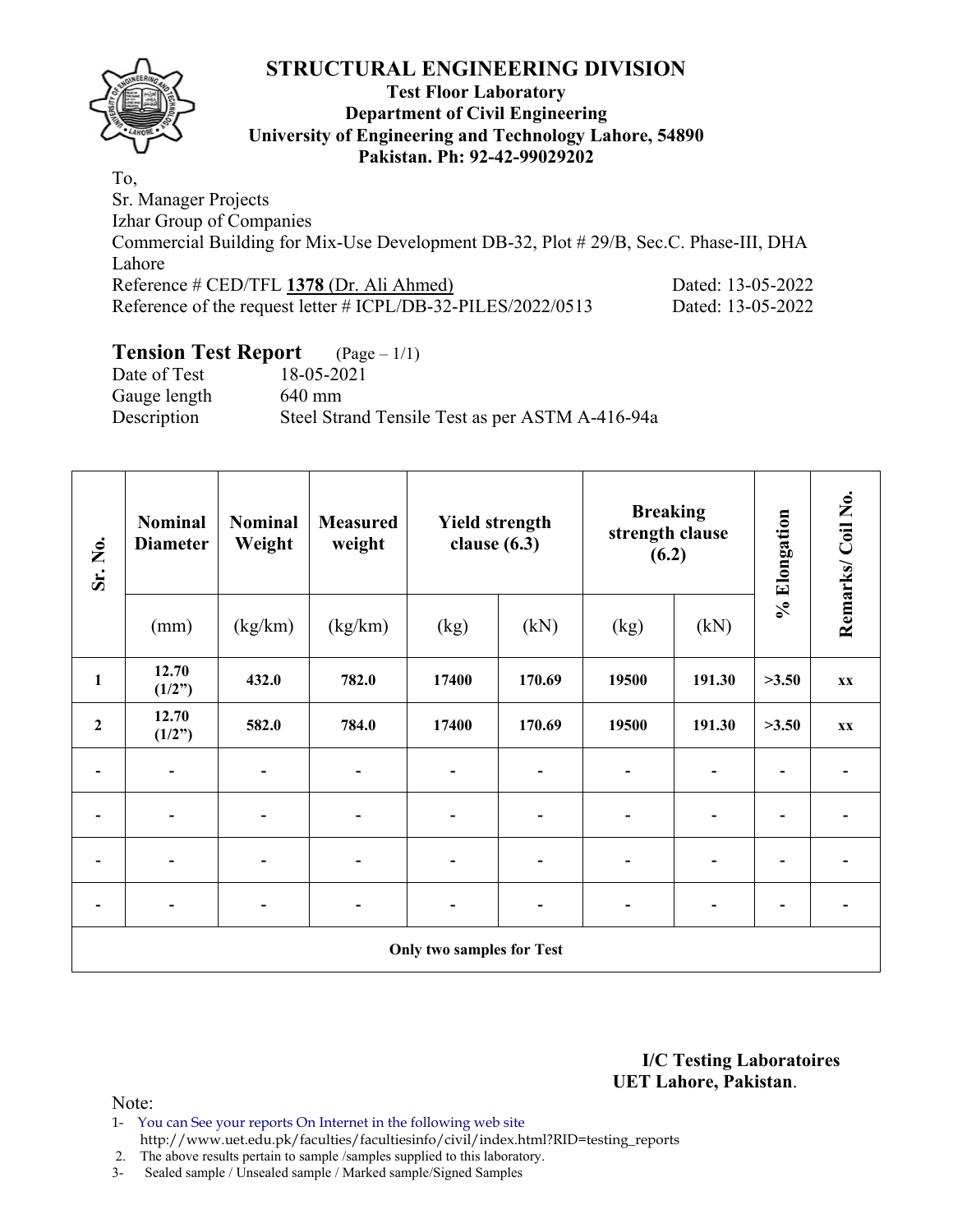

**Test Floor Laboratory Department of Civil Engineering University of Engineering and Technology Lahore, 54890 Pakistan. Ph: 92-42-99029202** 

To, M/S Vision Engineering (Pvt) Ltd Lahore

Reference # CED/TFL **1382** (Dr. Ali Ahmed) Dated: 13-05-2022 Reference of the request letter # VECO/2022/0513/6870 Dated: 13-05-2022

| <b>Tension Test Report</b> $(Page-1/1)$ |                                                 |
|-----------------------------------------|-------------------------------------------------|
| Date of Test                            | 18-05-2021                                      |
| Gauge length                            | $640 \text{ mm}$                                |
| Description                             | Steel Strand Tensile Test as per ASTM A-416-94a |

| Sr. No.                      | <b>Nominal</b><br><b>Diameter</b> | <b>Nominal</b><br><b>Measured</b><br>Weight<br>weight |                              | <b>Yield strength</b><br>clause $(6.3)$ |        | <b>Breaking</b><br>strength clause<br>(6.2) |        | % Elongation             | Remarks/Coil No.         |
|------------------------------|-----------------------------------|-------------------------------------------------------|------------------------------|-----------------------------------------|--------|---------------------------------------------|--------|--------------------------|--------------------------|
|                              | (mm)                              | (kg/km)                                               | (kg/km)                      | (kg)                                    | (kN)   | (kg)                                        | (kN)   |                          |                          |
| $\mathbf{1}$                 | 9.53<br>(3/8")                    | 432.0                                                 | 431.0                        | 9700                                    | 95.16  | 10700                                       | 104.97 | >3.50                    | <b>XX</b>                |
| $\mathbf{2}$                 | 11.11<br>(7/16")                  | 582.0<br>587.0                                        |                              | 10900                                   | 106.93 | 13000                                       | 127.53 | >3.50                    | <b>XX</b>                |
|                              |                                   |                                                       | $\qquad \qquad \blacksquare$ |                                         |        |                                             |        |                          |                          |
| $\qquad \qquad -$            |                                   |                                                       | $\qquad \qquad \blacksquare$ |                                         |        | $\blacksquare$                              |        | $\overline{\phantom{0}}$ |                          |
| $\qquad \qquad \blacksquare$ | $\blacksquare$                    |                                                       | $\qquad \qquad \blacksquare$ | ۰                                       |        | $\qquad \qquad \blacksquare$                |        | $\overline{\phantom{0}}$ | $\overline{\phantom{0}}$ |
| $\overline{\phantom{a}}$     | $\blacksquare$                    | $\overline{\phantom{a}}$                              | $\overline{\phantom{a}}$     | -                                       | -      | $\blacksquare$<br>$\overline{\phantom{a}}$  |        | $\overline{\phantom{a}}$ | $\blacksquare$           |
|                              |                                   |                                                       |                              | <b>Only two samples for Test</b>        |        |                                             |        |                          |                          |

**I/C Testing Laboratoires UET Lahore, Pakistan**.

Note:

1- You can See your reports On Internet in the following web site http://www.uet.edu.pk/faculties/facultiesinfo/civil/index.html?RID=testing\_reports

2. The above results pertain to sample /samples supplied to this laboratory.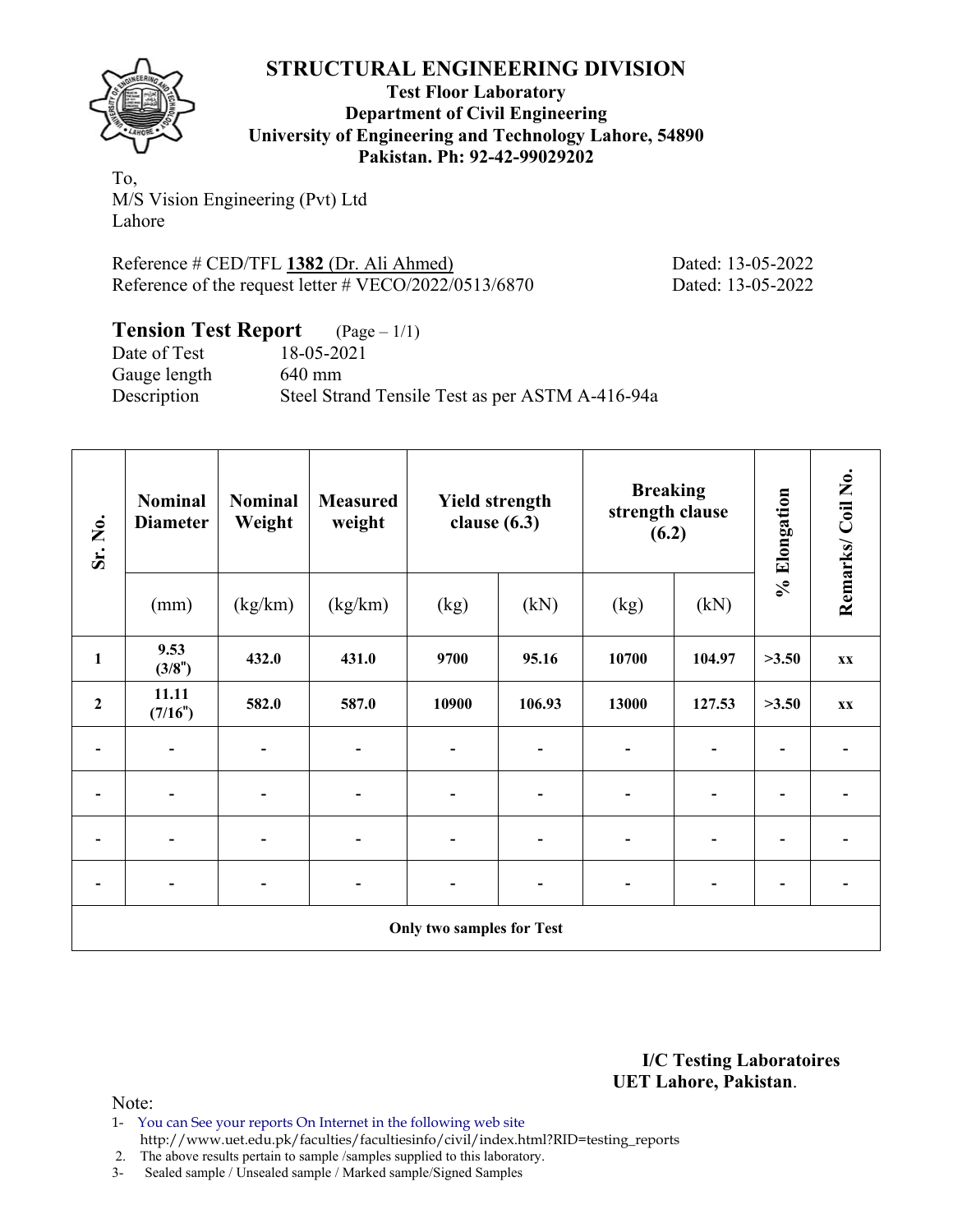# **Test Floor Laboratory Department of Civil Engineering University of Engineering and Technology Lahore, 54890 Pakistan. Ph: 92-42-99029202**

To, Sr. Project Manager Country Developer (Pvt) Ltd Lahore Medical and Dental College Teaching Hospital

| Reference # CED/TFL 1391 (Dr. Ali Ahmed)                    | Dated |
|-------------------------------------------------------------|-------|
| Reference of the request letter $\#$ CD-02-Testing/con/LMDC | Dated |

Post 16-05-2022  $R: 16-05-2022$ 

# **Tension Test Report** (Page -1/2)

Date of Test 18-05-2022 Gauge length 640 mm Description Steel Strand Tensile Test as per ASTM A-416-94a

| Sr. No.        | <b>Nominal</b><br><b>Diameter</b> | Nominal<br><b>Measured</b><br><b>Yield strength</b><br>Weight<br>clause $(6.3)$<br>weight |         |                |                                 | <b>Breaking</b><br>strength<br>clause $(6.2)$ |        | Modulus of<br>Elasticity<br>Young's<br>$\mathbf{f}$ . | % Elongation | Remarks / Coil No. |
|----------------|-----------------------------------|-------------------------------------------------------------------------------------------|---------|----------------|---------------------------------|-----------------------------------------------|--------|-------------------------------------------------------|--------------|--------------------|
|                | (mm)                              | (kg/km)                                                                                   | (kg/km) | (kg)           | (kN)                            | (kg)                                          | (kN)   | GPa                                                   |              |                    |
| $\mathbf{1}$   | 12.70<br>(1/2")                   | 775.0                                                                                     | 774.0   | 17300          | 169.71                          | 19600                                         | 192.28 | 199                                                   | >3.50        | <b>XX</b>          |
|                |                                   |                                                                                           |         |                |                                 |                                               |        |                                                       |              |                    |
| -              |                                   |                                                                                           |         | $\blacksquare$ |                                 |                                               |        |                                                       |              |                    |
| $\overline{a}$ |                                   |                                                                                           |         |                |                                 |                                               |        |                                                       |              |                    |
|                |                                   |                                                                                           |         |                |                                 |                                               |        |                                                       |              |                    |
|                |                                   |                                                                                           |         |                |                                 |                                               |        |                                                       |              |                    |
|                |                                   |                                                                                           |         |                | <b>Only one sample for Test</b> |                                               |        |                                                       |              |                    |

Note:

1. Modulus of Elasticity is based on nominal steel area of the steel strand vide clause 13.3 of ASTM – A416a

2. Load versus percentage strain graphs are attached

**I/C Testing Laboratoires UET Lahore, Pakistan**.

Note:

1- You can See your reports On Internet in the following web site http://www.uet.edu.pk/faculties/facultiesinfo/civil/index.html?RID=testing\_reports

2. The above results pertain to sample /samples supplied to this laboratory.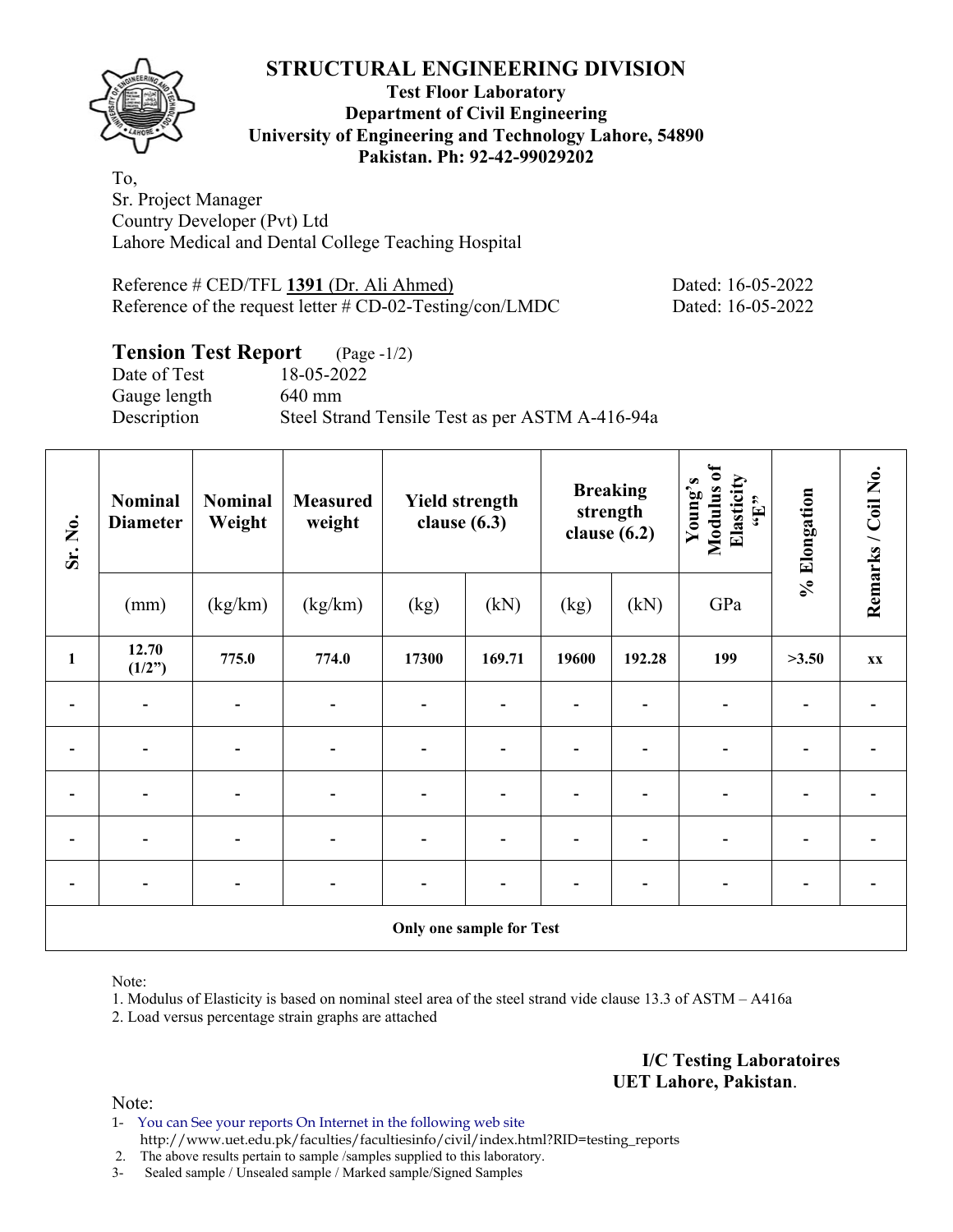

# **Test Floor Laboratory Department of Civil Engineering University of Engineering and Technology Lahore, 54890 Pakistan. Ph: 92-42-99029202**

To, Sr. Project Manager Country Developer (Pvt) Ltd Lahore Medical and Dental College Teaching Hospital

| Reference # CED/TFL 1391 (Dr. Ali Ahmed)                    | Dated: 16-05-2022 |
|-------------------------------------------------------------|-------------------|
| Reference of the request letter $\#$ CD-02-Testing/con/LMDC | Dated: 16-05-2022 |

**Graph**  $(Page - 2/2)$ 



Stress Strain Relation -- Specimen No. W 1

**I/C Testing Laboratoires UET Lahore, Pakistan**.

### Note:

1- You can See your reports On Internet in the following web site http://www.uet.edu.pk/faculties/facultiesinfo/civil/index.html?RID=testing\_reports

2. The above results pertain to sample / samples supplied to this laboratory.<br>3- Sealed sample / Unsealed sample / Marked sample/Signed Samples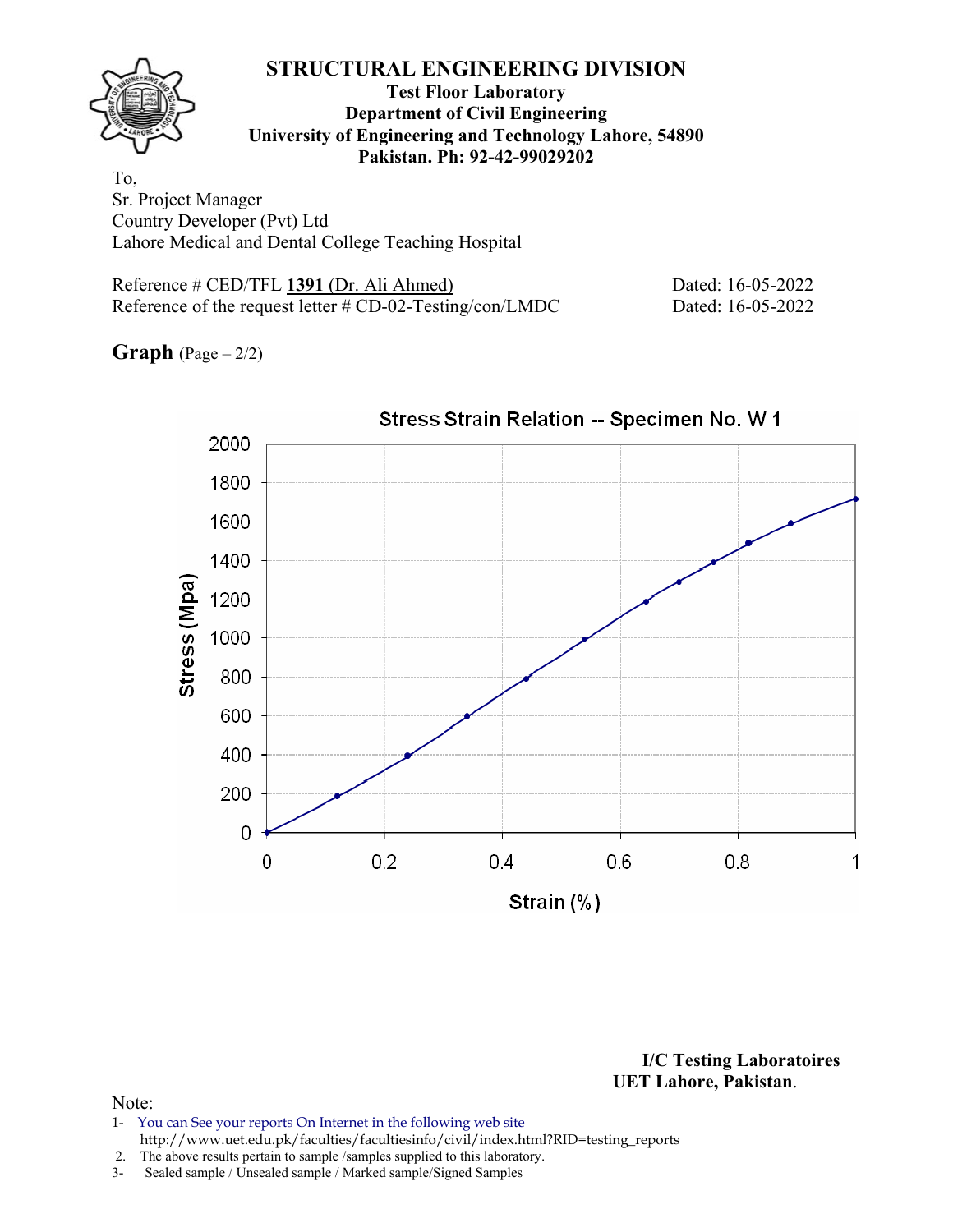

**Test Floor Laboratory Department of Civil Engineering University of Engineering and Technology Lahore, 54890 Pakistan. Ph: 92-42-99029202** 

Ref: CED/TFL/05/1393 Dated: 16-05-2022

Dated of Test: 18-05-2022

**To** 

 **M/S Wahga Pipes Lahore** 

# Subject: **- CALIBRATION OF HYDRAULIC JACK WITH GAUGE (MARK: TFL/05/1121)**

Reference to your Letter No. Nil, Dated: 16/05/2022 on the subject cited above. One Hydraulic Jack with Gauge as received by us has been calibrated. The results are tabulated as under:

| <b>Total Range</b>       | Zero - | 70 (Ton)   |
|--------------------------|--------|------------|
| <b>Calibrated Range:</b> | Zero - | $50$ (Ton) |

| <b>Hydraulic Jack Reading</b><br>(Ton) |       | 10   | 15    | 20    | 25    | 30    | 35    | 40    | 45    | 50    |       |
|----------------------------------------|-------|------|-------|-------|-------|-------|-------|-------|-------|-------|-------|
| <b>Calibrated Load</b>                 | (kg)  | 5600 | 10300 | 14700 | 19600 | 24200 | 29400 | 34400 | 39300 | 44600 | 49800 |
|                                        | (Ton) | 6.17 | 11.34 | 16.19 | 21.58 | 26.65 | 32.37 | 37.88 | 43.27 | 49.11 | 54.83 |



Note:

1- You can See your reports On Internet in the following web site http://www.uet.edu.pk/faculties/facultiesinfo/civil/index.html?RID=testing\_reports

2. The above results pertain to sample /samples supplied to this laboratory.